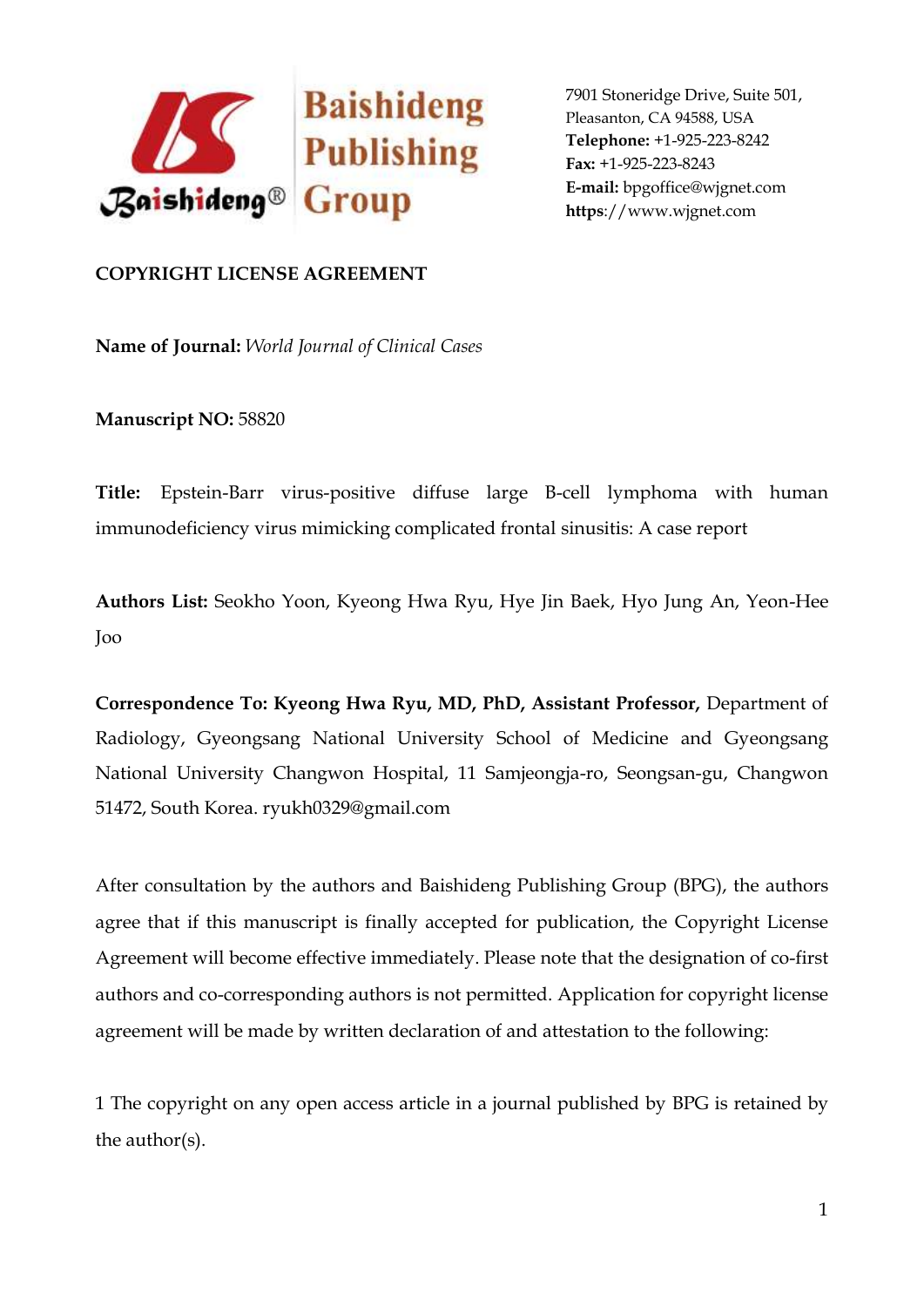

2 Author(s) grant BPG license to publish the article and identify itself as the original publisher.

3 Author(s) grant any third party the right to use the article freely as long as its integrity is maintained and its original authors, citation details and publisher are identified. 4 Author(s) certify that the manuscript is not simultaneously being considered by other journals or is already published elsewhere.

5 Author(s) certify that the manuscript has no redundancy, plagiarism, data fabrication, or falsification.

6 Author(s) certify that there is no conflict of interest related to the manuscript.

7 Author(s) certify that all experiments involving animals and human subjects were designed and performed in compliance with the relevant laws regarding humane care and use of subjects.

8 Author(s) certify that the manuscript's content is original, with all information from other sources appropriately referenced, and that specific permission has been granted in writing by any existing copyright holders prior to publication and is clearly cited and available.

9 Author(s) grant exclusive copyright ownership to BPG for all formats of the manuscript, including print and electronic formats, English and non-English language formats, and subsequent editions such as Erratum, in addition to all rights for (1) granting permission to republish or reprint the materials in whole or in part, with or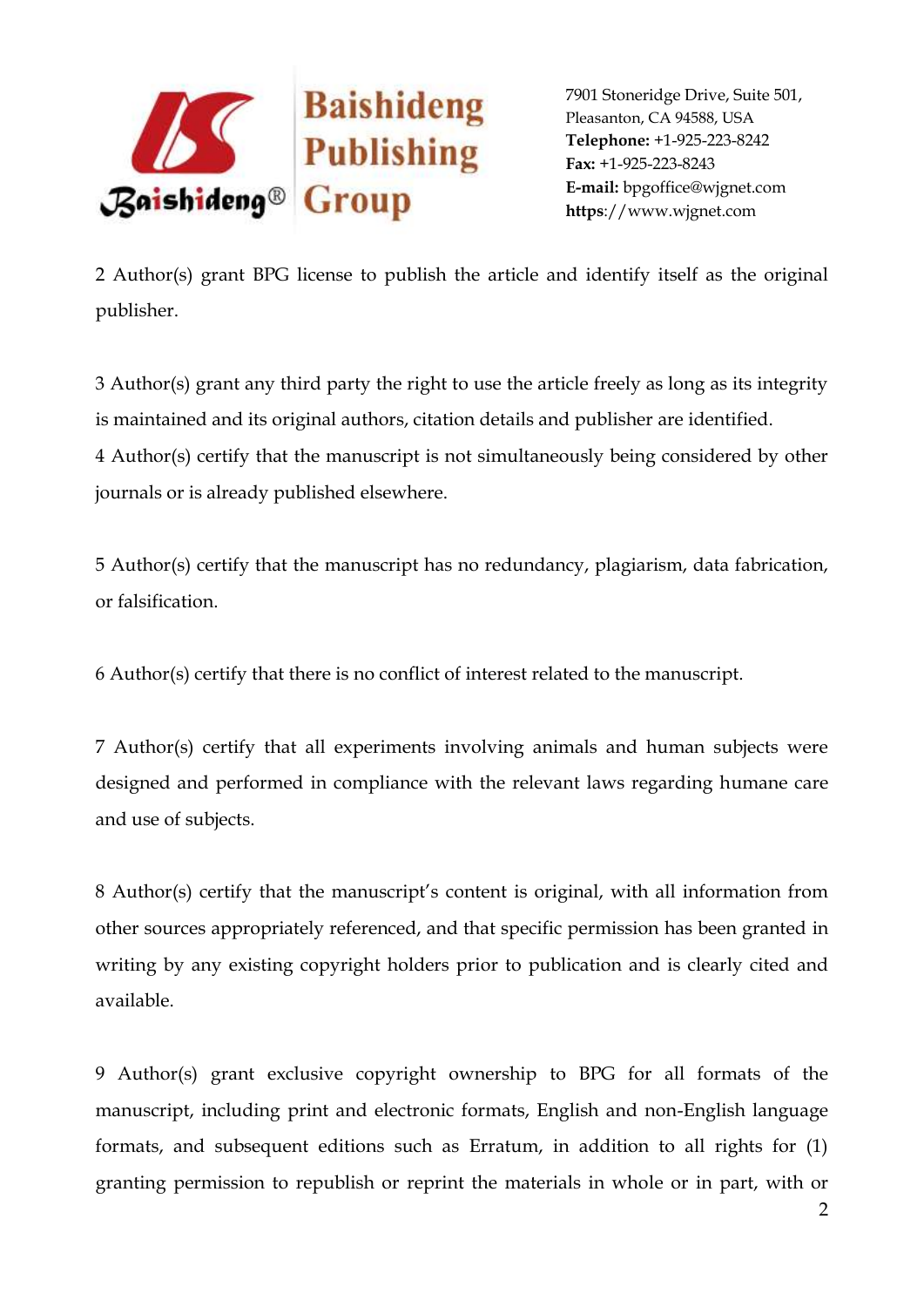

without a fee, (2) printing copies for free distribution or for sale, and (3) republishing the materials in a compendium or in any other format.

10 Author(s) acknowledge that all articles published by BPG are selected by an in-house editor and fully peer-reviewed by external reviewers, in addition to BPG's application of the Creative Commons Attribution Non Commercial (CC BY-NC 4.0) license, which permits others to distribute, remix, adapt, build upon this work non-commercially, and license their derivative works on different terms, provided the original work is properly cited and the use is non-commercial. See: http://creativecommons.org/licenses/by-nc/4.0/

11 Author(s) grant permission to BPG to publish manuscript-related documents (*e.g.* peer review report, answers to reviewers, CrossCheck report, signed copyright license agreement, *etc*.) at the same time that the manuscript is published online.

12 Author(s) certify that the manuscript contains no errors in grammar, syntax, spelling, punctuation, or logic.

13 Author(s) certify that all figures and tables have been correctly placed and clearly identified, and meet the journal's standards of high-resolution quality.

14 Author(s) certify that the references are numbered according to their order of appearance in the main text of the manuscript.

This declaration must be signed by all authors, individually and in his/her own handwriting, following the order of the authors' names appearing on the title page of the